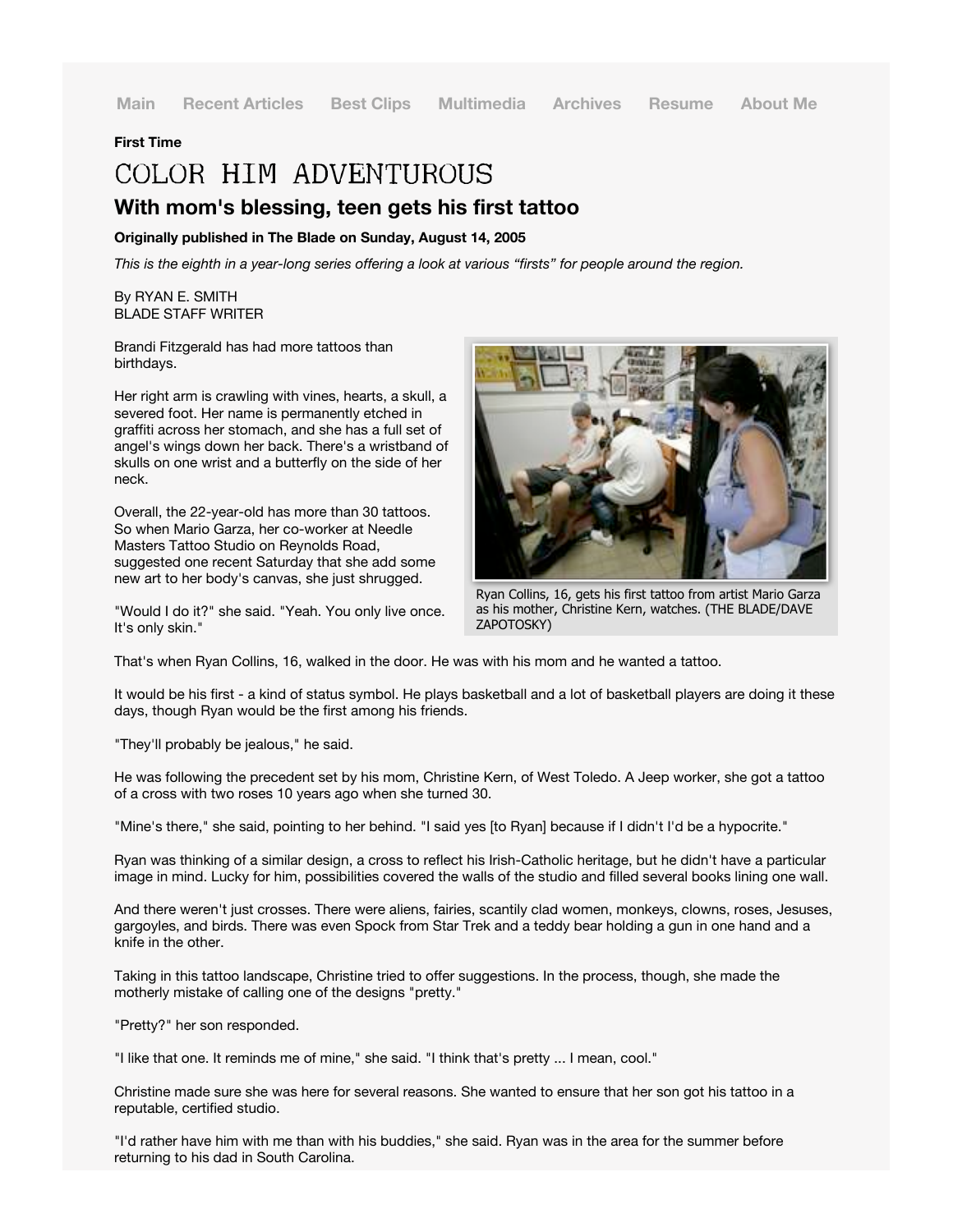Legally, she had to be here. Because Ryan is under 18, he had to show his birth certificate and driver's license, as well as a legal guardian's, in order to get the tattoo. This was unexpected, and the pair had to make a trip back to his mom's house to pick up the necessary items.

This gave Mario some time to reflect on the tattoo business and the customers he meets. He sees all kinds in the studio: teachers coming in on a dare, kids before a night of partying, a fireman hoping to get a tattoo over a nasty scar. And, of course, himself.

There's a teardrop tattooed under one eye and amor, the Spanish word for love, under the other. Mario's right fingers spell out "STAY" and his left add "REAL." His body is covered in more than 30 tattoos, some of which he did himself as part of the apprenticing process.

He talked about the diseases that can be spread by unhygienic tattooing - hepatitis and other blood-borne illnesses - and how important it is for the studio to be inspected by the Toledo-Lucas County Health Department every month.



Ryan looks at his new tattoo. (THE BLADE/ DAVE ZAPOTOSKY)

Once Ryan returned and all the paperwork was filled out, the young man stood waiting in the lobby with his Yankees baseball cap on backwards, shifting his weight nervously from foot to foot, saying little.

"You're not gonna cry are you?" his mom teased.

Ryan had quizzed her feverishly about what it would be like as they neared the tattoo studio. What does it feel like to have a tattoo machine shove a needle up and down like a sewing machine into your skin, injecting ink just below the surface?

She told him she'd seen him absorb more painful shots playing football. Brandi, a tattoo apprentice, tried to help, too. "Have you ever had a sunburn?" she asked. "Could you handle it? It's like that."

"It burns?"

"Yeah."

As Mario (Age: 24. Years Tattooing: 6. Hobbies: Rapping) prepared to get things started in his small work area, he advised Ryan to stay relaxed. Tensing up just brings the nerves to the surface and makes things more painful. He put on some black gloves and asked Ryan to stand up so he could shave his arm and apply the pattern. Everything was going well, except ...

"You want your left arm, right?" said Christine, observing from the hall. "That's your right arm."

With that small point corrected, Ryan sat in a chair and Mario got to work. You wouldn't have known by examining Ryan's face. It was emotionless and unchanging as he sat there quietly, looking down, not reacting to the poking or the buzz of the tattoo machine, a pen-like device connected to a tube of ink.

Mario, an artist sketching his design into human flesh, used it like a pencil to make the outline of the four-inch cross, leaving smudges of ink and a little blood and he dabbed at it with a treated paper towel every few seconds. Then he did the interior, giving it a marbled appearance. The whole process took maybe 25 minutes.

When it was over, Ryan stood up and walked over to a nearby mirror. The skin around the tattoo was red, but everything met with his approval.

"I think it looks fine," he said.

Brandi then bandaged the area while reviewing the 10 Commandments of tattoo aftercare: Keep it out of the sun. Try not to sleep on it. Don't pick at it. And she instructed him how to wash it and apply ointment so it wouldn't get infected.

This is where Ryan's adventure ended ... for the time being.

See, Mario expects that he - or another tattoo artist - will see Ryan again. They always come back.